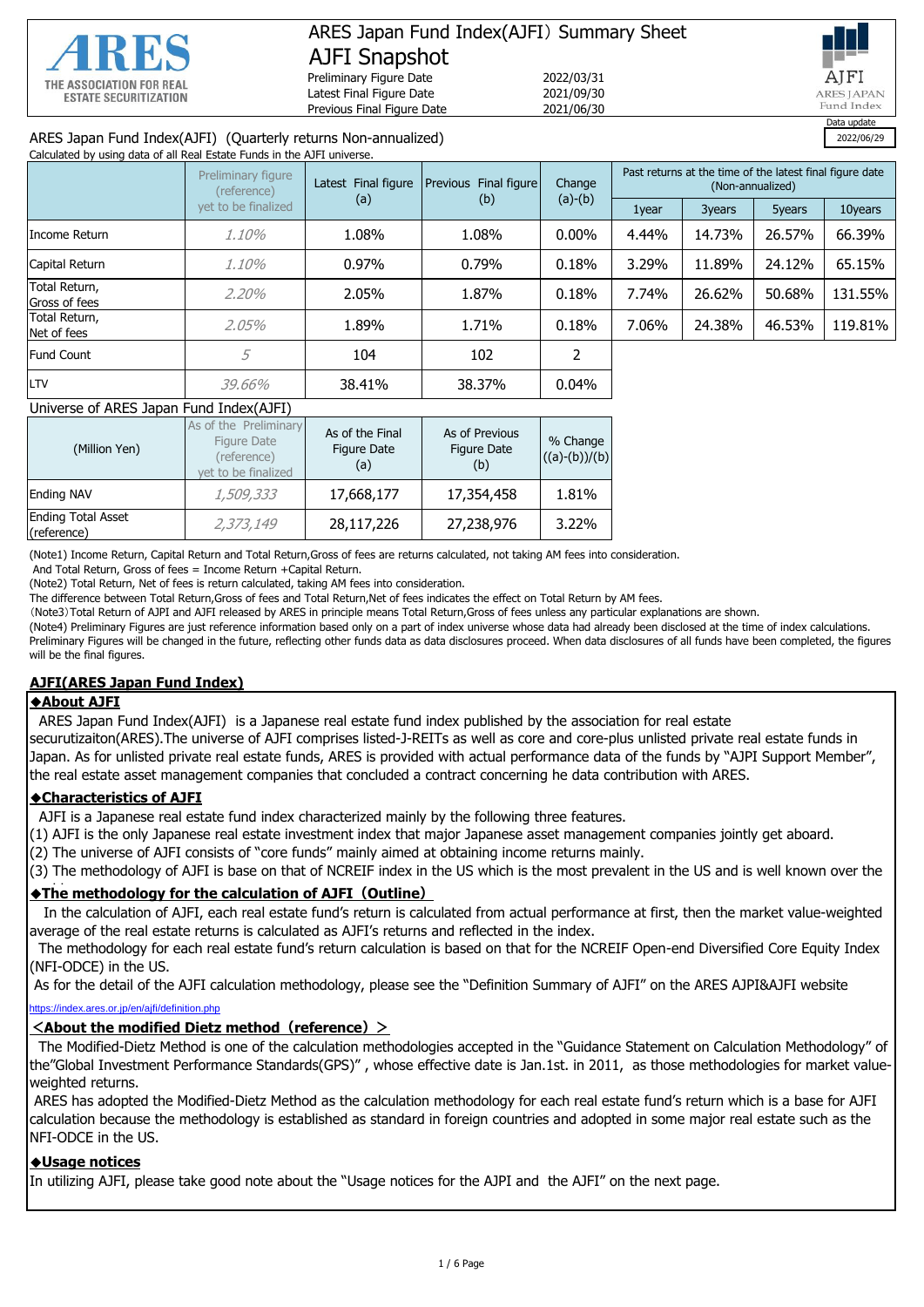



## **Usage notices for the AJPI and the AJFI**

・AJPI (ARES Japan Property Index) and AJFI (ARES Japan Fund Index) are Japanese real estate investment indices based on the actual investment results, reflecting market value-weighted-average returns. As market values for the weighting, we use real estate appraisal values in AJPI and net asset values based on real estate appraisal values in AJFI respectively.

・AJPI and AJFI tend to reflect the characteristics of real Estate appraisal values. The market values used in the calculations of AJPI and AJFI differ from those of the other indices of listed financial products. The market values for AJPI and AJFI are not based on transaction prices.

・AJPI and AJFI tend to be influenced by changes in the investment results of real estate and real estate funds with large market values because these indices are market value-weighted average returns.

・In case that the total values of the assets or the NAVs are not sufficiently large in the indices' universe of AJPI, AJFI or their subindices, specific real estate and real estate funds tend to affect the average returns, that could cause biases in the indices as a result.

・As for the subindices of AJPI and AJFI, the biases mentioned above are more likely to be brought about because their universe is restricted in line with certain criteria. ARES publishes some subindices with explanatory notes, such as AJFI-Open Ended Unlisted REITs "AJFI-OURs", in light of their usefulness despite possible biases in these subindices. Please pay sufficient attention to the instability and the possible biases in using these subindices.

・Among the AJFI subindices (AJFI-Low LTV, AJFI-Medium LTV, and AJFI-High LTV) whose universes are classified by LTVs, uniformity is not assured in factors other than LTV. Therefore, the levels and volatilities in AJFI-Low LTV, AJFI-Medium LTV, and AJFI-High LTV may not reflect factors caused only by differences in LTVs. Under certain market conditions or universes, the levels and volatilities may be greatly affected by non-LTV factors.

・ARES publishes a "Gross total index" in which asset management fees are not taken into consideration as an expense as well as a "Net total index" in which asset management fees are taken into consideration as an expense. The management fees here are those for the period.

・The differences between the "Gross total index" and the "Net total index" show the influence of the asset management fees. The asset management fees tend to be more influenced by the real estate funds with larger NAVs because AJFI is the real estate fund index based on market value -weighted-average returns.

・When a real estate property is acquired, the NOI of the property will be higher owing to the fixed asset tax and the city planning tax on the asset and have positive effects on returns because the taxes will usually be recognized as part of the asset value instead of recorded as expenses at the time of a real estate acquisition.

As for AJPI, the impact of the taxes is largely reduced by not including properties acquired during the period. On the other hand, AJFI reflects the tax effect at the time of property acquisition since AJIF is based on the profit and loss of real estate funds. A real estate fund tends to be affected when the ratio of newly acquired assets to its total asset is high.

・Core real estate funds and their own real estate included in AJPI and AJFI are long term and stable investment targets. Therefore, there are cases where it is beneficial that mid-term and long-term fluctuations as well as short-term ones are taken into account.

・Besides the points to remember in AJPI and AJFI, such as their characteristics and possible biases mentioned above, it is not appropriate for the investment performance of real estate or real estate fund to be evaluated solely on the basis of returns. For example, lower returns could be caused by short-time fluctuations, investments mainly focused on good quality real estate with low risks, low levels of LTVs in line with conservative financial strategies,.

・In evaluating investment results, it is inappropriate to compare the returns of each real estate property and each real estate fund with AJPI and AJFI returns.

Please take good note that various other factors should be taken into consideration.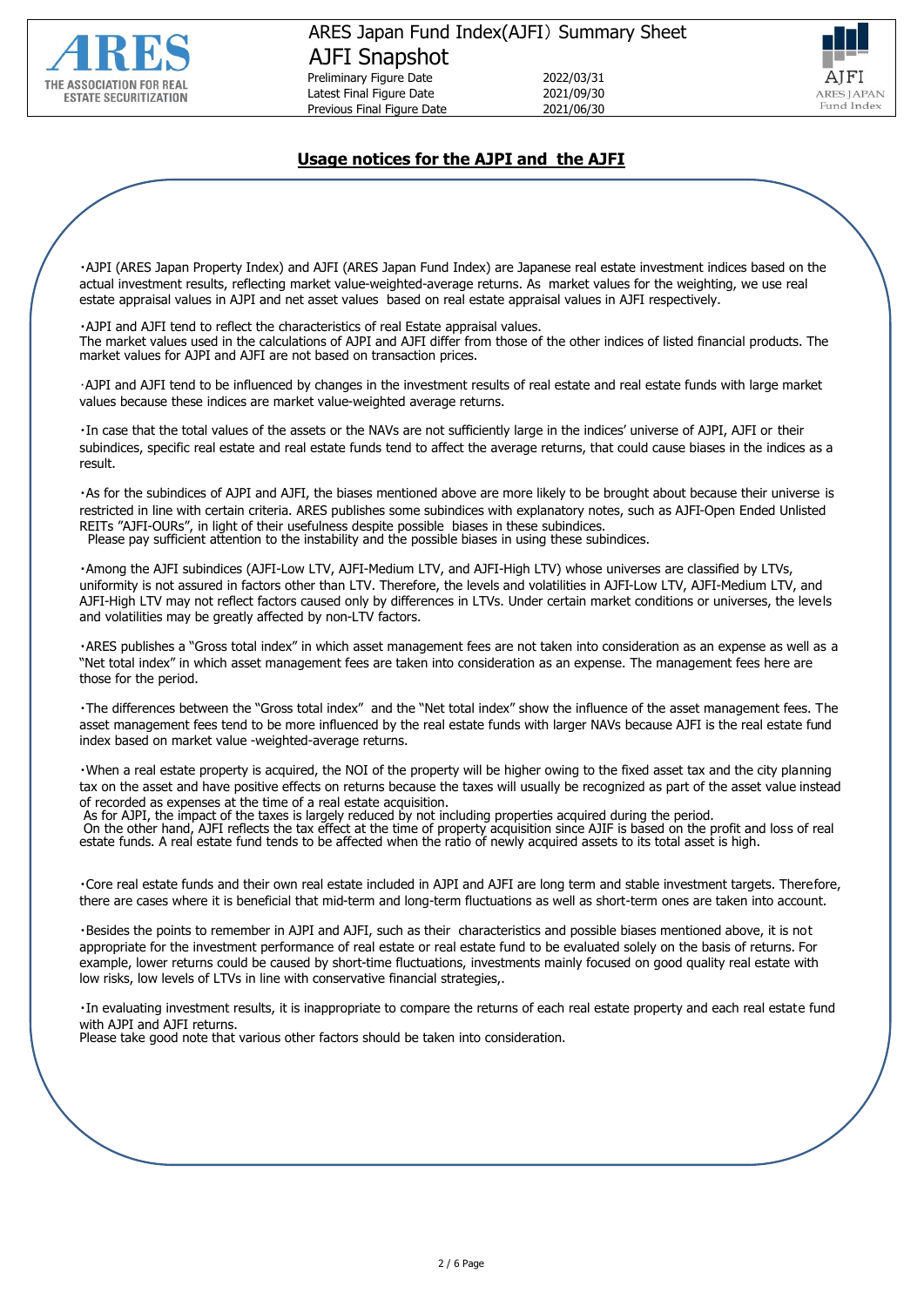

# ARES Japan Fund Index(AJFI) Summary Sheet AJFI Snapshot

Preliminary Figure Date 2022/03/31<br>
Latest Final Figure Date 2021/09/30 Latest Final Figure Date Previous Final Figure Date 2021/06/30



### ARES Japan Fund Index(AJFI) Unlisted Funds Inc. Unlisted REIT (Quarterly returns Non-annualized) 2022/06/29

Calculated by using data of unlisted Real Estate Funds only inc. unlisted REITs in the AJFI universe.

|                                | Preliminary figure<br>(reference) | Latest Final figure<br>(a) | Change<br>Previous Final figure |           | Past returns at the time of the latest final figure date<br>(Non-annualized) |        |        |         |
|--------------------------------|-----------------------------------|----------------------------|---------------------------------|-----------|------------------------------------------------------------------------------|--------|--------|---------|
|                                | vet to be finalized               |                            | (b)                             | $(a)-(b)$ | 1year                                                                        | 3years | 5years | 10years |
| Income Return                  | $\#N/A$                           | 1.15%                      | 1.15%                           | $0.00\%$  | 4.74%                                                                        | 15.45% | 27.95% | 65.31%  |
| Capital Return                 | $\#N/A$                           | 0.53%                      | 0.53%                           | $0.00\%$  | 1.92%                                                                        | 9.89%  | 17.23% | 40.95%  |
| Total Return,<br>Gross of fees | $\#N/A$                           | 1.68%                      | 1.68%                           | $0.00\%$  | 6.66%                                                                        | 25.34% | 45.18% | 106.27% |
| Total Return,<br>Net of fees   | $\#N/A$                           | 1.52%                      | 1.53%                           | $-0.01\%$ | 6.03%                                                                        | 23.20% | 41.20% | 94.67%  |
| <b>Fund Count</b>              | 0                                 | 44                         | 42                              |           |                                                                              |        |        |         |
| <b>LTV</b>                     | 0.00%                             | 37.95%                     | 37.90%                          | 0.05%     |                                                                              |        |        |         |

#### Universe of ARES Japan Fund Index(AJFI) Unlisted Funds Inc. Unlisted REIT

| (Million Yen)                            | As of the Preliminary<br>Figure Date<br>(referernce)<br>vet to be finalized | As of the Final<br>Figure Date<br>(a) | As of Previous<br>Figure Date<br>(b) | % Change<br>$((a)-(b))/(b)$ |
|------------------------------------------|-----------------------------------------------------------------------------|---------------------------------------|--------------------------------------|-----------------------------|
| <b>Ending NAV</b>                        |                                                                             | 2,721,616                             | 2,639,418                            | 3.11%                       |
| <b>Ending Total Asset</b><br>(reference) |                                                                             | 4,284,309                             | 4,068,877                            | 5.29%                       |

(Note1) Income Return, Capital Return and Total Return,Gross of fees are returns calculated, not taking AM fees into consideration.

And Total Return, Gross of fees = Income Return + Capital Return.

(Note2) Total Return, Net of fees is return calculated, taking AM fees into consideration.

The difference between Total Return,Gross of fees and Total Return,Net of fees indicates the effect on Total Return by AM fees.

(Note3)Total Return of AJPI and AJFI released by ARES in principle means Total Return,Gross of fees unless any particular explanations are shown.

(Note4) Preliminary Figures are just reference information based only on a part of index universe whose data had already been disclosed at the time of index calculations. Preliminary Figures will be changed in the future, reflecting other funds data as data disclosures proceed. When data disclosures of all funds have been completed, the figures will be the final figures.

# ARES Japan Fund Index(AJFI)-OURs(AJFI-Open End Core Unlisted REITs) (Quarterly returns Non-annualized)

Calculated by using data of unlisted REIT(Open End Core) in the AJFI universe.

|                                | Preliminary figure<br>(reference) | Latest Final figure<br>(a) | Previous Final figure<br>Change |           | Past returns at the time of the latest final figure date<br>(Non-annualized) |        |        |         |
|--------------------------------|-----------------------------------|----------------------------|---------------------------------|-----------|------------------------------------------------------------------------------|--------|--------|---------|
|                                | vet to be finalized               |                            | (b)                             | $(a)-(b)$ | 1year                                                                        | 3years | 5years | 10years |
| Income Return                  | $\#N/A$                           | 1.17%                      | 1.17%                           | $0.00\%$  | 4.81%                                                                        | 15.60% | 28.13% |         |
| Capital Return                 | $\#N/A$                           | 0.52%                      | 0.52%                           | $0.00\%$  | 1.34%                                                                        | 8.82%  | 15.65% |         |
| Total Return,<br>Gross of fees | $\#N/A$                           | 1.69%                      | 1.69%                           | $0.00\%$  | 6.15%                                                                        | 24.42% | 43.78% |         |
| Total Return,<br>Net of fees   | $\#N/A$                           | 1.53%                      | 1.53%                           | $0.00\%$  | 5.50%                                                                        | 22.23% | 39.73% |         |
| <b>Fund Count</b>              | 0                                 | 26                         | 24                              |           |                                                                              |        |        |         |
| LTV                            | 0,00%                             | 38.62%                     | 38.58%                          | 0.04%     |                                                                              |        |        |         |

#### Universe of ARES Japan Fund Index(AJFI) Open End Core Unlisted REITs

| (Million Yen)                            | As of the Preliminary<br>Figure Date<br>(reference)<br>vet to be finalized | As of the Final<br><b>Figure Date</b><br>(a) | As of Previous<br>Figure Date<br>(b) | % Change<br>$((a)-(b))/(b)$ |
|------------------------------------------|----------------------------------------------------------------------------|----------------------------------------------|--------------------------------------|-----------------------------|
| <b>Ending NAV</b>                        |                                                                            | 2,540,487                                    | 2,459,175                            | 3.31%                       |
| <b>Ending Total Asset</b><br>(reference) |                                                                            | 4,016,895                                    | 3,809,523                            | 5.44%                       |

(Note1) Income Return, Capital Return and Total Return,Gross of fees are returns calculated, not taking AM fees into consideration.

And Total Return, Gross of fees = Income Return +Capital Return.

(Note2) Total Return, Net of fees is return calculated, taking AM fees into consideration.

The difference between Total Return,Gross of fees and Total Return,Net of fees indicates the effect on Total Return by AM fees.

(Note3)Total Return of AJPI and AJFI released by ARES in principle means Total Return,Gross of fees unless any particular explanations are shown.

(Note4) Preliminary Figures are just reference information based only on a part of index universe whose data had already been disclosed at the time of index calculations. Preliminary Figures will be changed in the future, reflecting other funds data as data disclosures proceed. When data disclosures of all funds have been completed, the figures will be the final figures.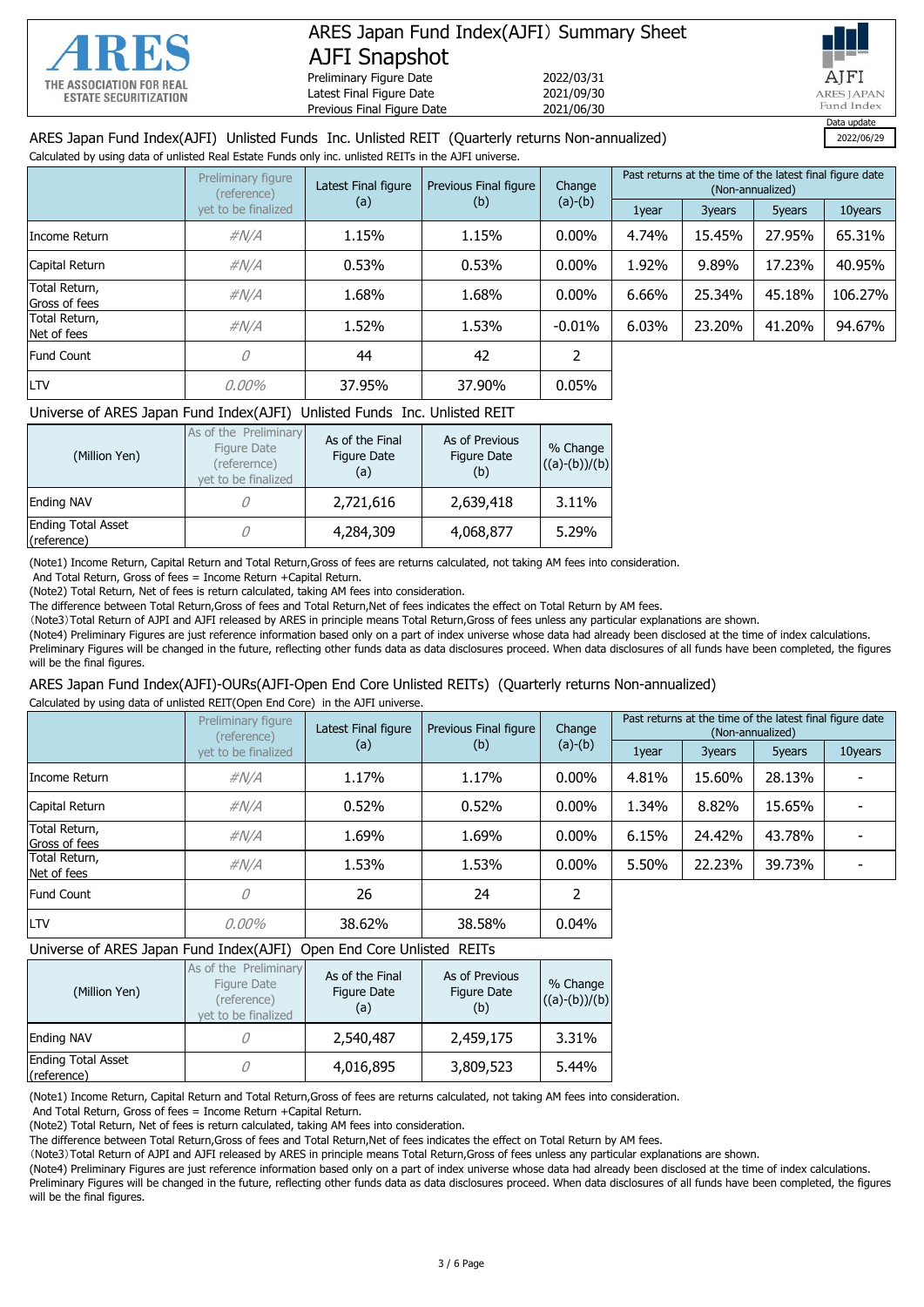

# ARES Japan Fund Index(AJFI) Summary Sheet AJFI Snapshot Preliminary Figure Date<br>
Latest Final Figure Date<br>
2021/09/30

Latest Final Figure Date 2021/09/30<br>Previous Final Figure Date 2021/06/30 Previous Final Figure Date



#### ARES Japan Fund Index(AJFI) Listed REITs (Quarterly returns Non-annualized) 2022/06/29

| Calculated by using data of listed REIT in the AJFI universe. |                                   |                     |                                 |           |                                                                              |        |        |         |
|---------------------------------------------------------------|-----------------------------------|---------------------|---------------------------------|-----------|------------------------------------------------------------------------------|--------|--------|---------|
|                                                               | Preliminary figure<br>(reference) | Latest Final figure | Previous Final figure<br>Change |           | Past returns at the time of the latest final figure date<br>(Non-annualized) |        |        |         |
|                                                               | vet to be finalized               | (a)                 | (b)                             | $(a)-(b)$ | 1year                                                                        | 3years | 5years | 10years |
| IIncome Return                                                | 1.10%                             | 1.07%               | 1.07%                           | $0.00\%$  | 4.39%                                                                        | 14.60% | 26.34% | 66.37%  |
| Capital Return                                                | 1,18%                             | 1.06%               | 0.84%                           | 0.22%     | 3.54%                                                                        | 12.23% | 25.19% | 68.41%  |
| Total Return,<br>Gross of fees                                | 2.28%                             | 2.12%               | 1.91%                           | 0.21%     | 7.93%                                                                        | 26.83% | 51.54% | 134.78% |
| Total Return,<br>Net of fees                                  | $2.12\%$                          | 1.95%               | 1.74%                           | 0.22%     | 7.24%                                                                        | 24.57% | 47.36% | 123,02% |
| <b>Fund Count</b>                                             | 5                                 | 60                  | 60                              | 0         |                                                                              |        |        |         |
| <b>LTV</b>                                                    | 39.66%                            | 38.49%              | 38.45%                          | 0.04%     |                                                                              |        |        |         |

#### Universe of ARES Japan Fund Index(AJFI) Listed REITs

| (Million Yen)                            | As of the Preliminary<br>Figure Date<br>(reference)<br>vet to be finalized | As of the Final<br>Figure Date<br>(a) | As of Previous<br>Figure Date<br>(b) | % Change<br>$((a)-(b))/(b)$ |
|------------------------------------------|----------------------------------------------------------------------------|---------------------------------------|--------------------------------------|-----------------------------|
| <b>Ending NAV</b>                        | 1,509,333                                                                  | 14,946,561                            | 14,715,041                           | 1.57%                       |
| <b>Ending Total Asset</b><br>(reference) | 2,373,149                                                                  | 23,832,918                            | 23,170,099                           | 2.86%                       |

(Note1) Income Return, Capital Return and Total Return,Gross of fees are returns calculated, not taking AM fees into consideration.

And Total Return, Gross of fees = Income Return +Capital Return.

(Note2) Total Return, Net of fees is return calculated, taking AM fees into consideration.

The difference between Total Return,Gross of fees and Total Return,Net of fees indicates the effect on Total Return by AM fees.

(Note3)Total Return of AJPI and AJFI released by ARES in principle means Total Return,Gross of fees unless any particular explanations are shown.

(Note4) Preliminary Figures are just reference information based only on a part of index universe whose data had already been disclosed at the time of index calculations. Preliminary Figures will be changed in the future, reflecting other funds data as data disclosures proceed. When data disclosures of all funds have been completed, the figures will be the final figures.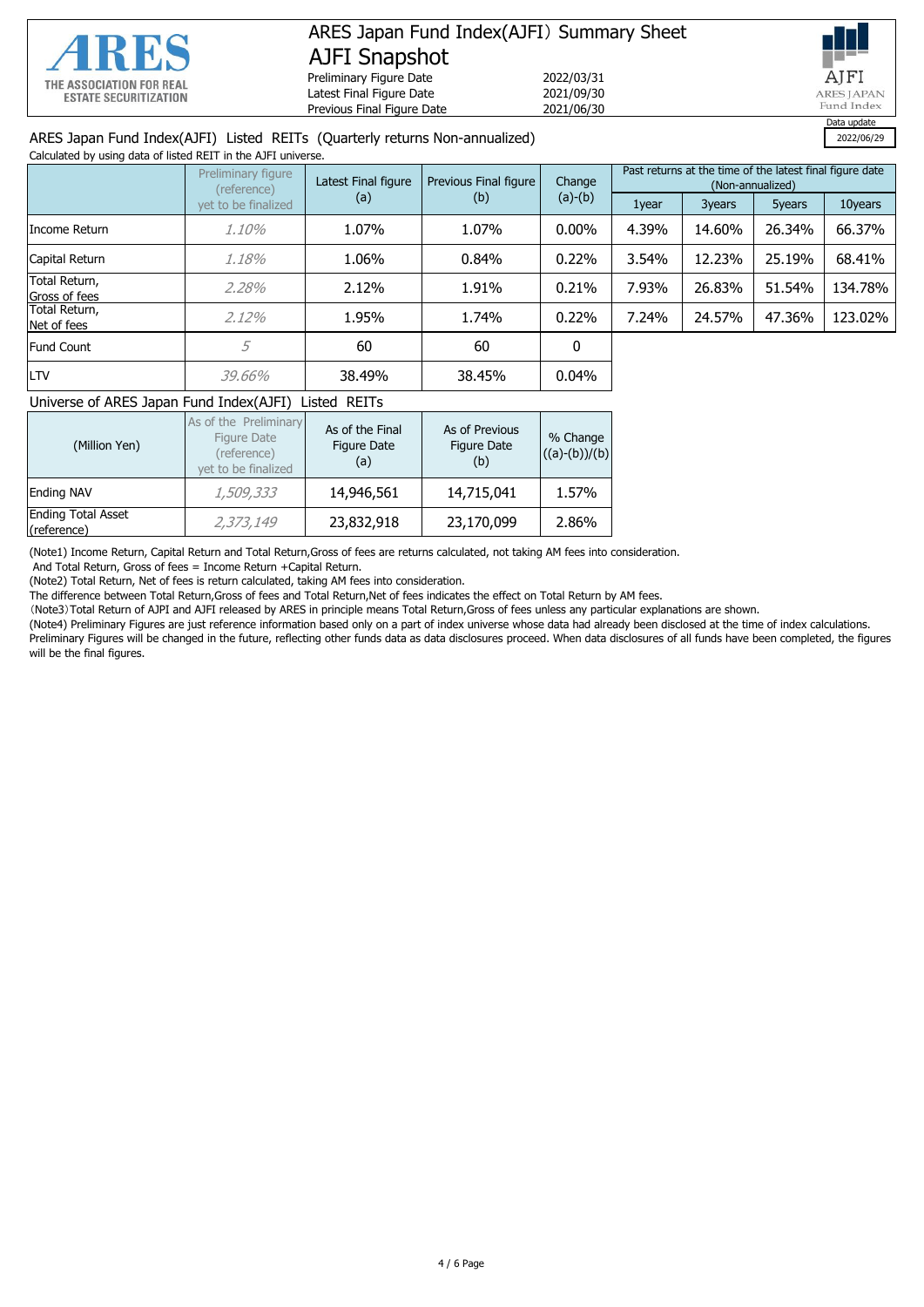



#### AJPI Support Members

AJFI covers all listed REIT as well as unlisted real estate funds whose data are contributed by the following companies.

- ◆Unlisted Data Contributors (Support Members)
	- ・Ichigo Estate Co., Ltd.
	- ・Ichigo Investment Advisors Co., Ltd.
	- ・Idera Capital Management Ltd.
	- ・SG Assetmax Co., Ltd.
	- ・NTT Urban Development Asset Management Corporation
	- ・ORIX Real Estate Investment Advisors Corporation
	- ・Kajima Real Estate Investment Advisors Inc.
	- ・Kanden Realty Investment Advisors Co.,Ltd.
	- ・Keihan Asset Management Co., Ltd.
	- ・Kenedix, Inc.
	- ・Kenedix Real Estate Fund Management, Inc.
	- ・Kowa Real Estate Investment Advisors Co., Ltd.
	- ・Goldman Sachs Asset Management Co., Ltd.
	- ・GOLDMAN SACHS JAPAN CO., LTD.
	- ・Sumisho Realty Management Co., Ltd.
	- ・SENKO Asset Management Co.,Ltd.
	- ・Dai-ichi Life Realty Asset Management Co., Ltd.
	- ・Diamond Realty Management Inc.
	- ・Daiwa House Real Estate Investment Management Co.,Ltd.
	- ・Daiwa Real Estate Asset Management Co. Ltd.
	- ・Chuo-Nittochi Asset Management Co., Ltd.
	- ・DBJ Asset Management Co., Ltd.
	- ・Tokyu Land Capital Management Inc.
	- ・TLC REIT Management Inc.
	- ・Tokio Marine Asset Management Co., Ltd.
	- ・Tokyo Tatemono Investment Advisors Co., Ltd.
	- ・NISSHIN FUDOUSAN Investment Advisors,Inc.
	- ・NIPPON LIFE REALTY MANAGEMENT Inc.
	- ・Nomura Real Estate Asset Management Co., Ltd.
	- ・HASEKO Real Estate Investment Management,inc.
	- ・Marubeni Asset Management Co., Ltd.
	- ・Mizuho Trust & Banking Co., Ltd.
	- ・Mizuho REIT Management Co., Ltd.
	- ・Sumitomo Mitsui Trust Real Estate Investment Management Co., Ltd.
	- ・Mitsui Fudosan Investment Advisors, Inc.
	- ・Mitsui & Co., Realty Management Ltd.
	- ・Mitsubishi Jisho Investment Advisors, Inc.

(As of Jun 7, 2022)